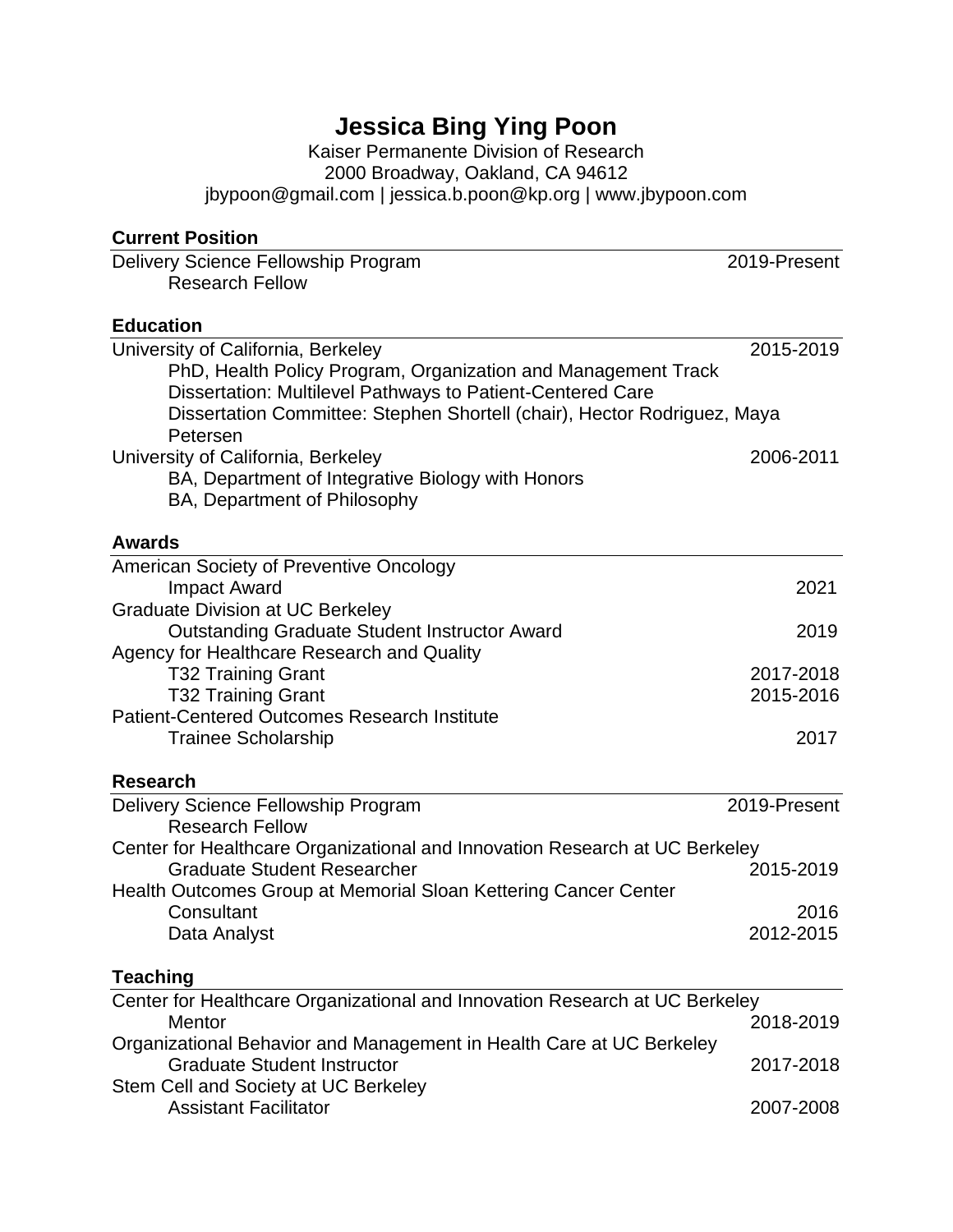#### **Service**

| Kaiser Permanente Northern California                     |              |
|-----------------------------------------------------------|--------------|
| <b>Mental Health Advocate</b>                             | 2020-Present |
| California Renters Legal Advocacy and Education Fund      |              |
| Volunteer                                                 | 2019-Present |
| School of Public Health Student Government at UC Berkeley |              |
| <b>Policy Advisory Council</b>                            | 2018-2019    |
| <b>Health Policy Program Representative</b>               | 2018-2019    |
| Health Policy Program at UC Berkeley                      |              |
| <b>Executive Committee</b>                                | 2018         |
| <b>Social Committee</b>                                   | 2016-2018    |
| <b>Invited Speaking Engagements</b>                       |              |
| Division of Research at Kaiser Permanente                 |              |
| Structural Biases in Quantitative Methodology             | 2021         |
| <b>Health Policy Landscape</b>                            | 2021         |
| <b>Negotiation Frameworks</b>                             | 2021         |
| School of Public Health at UC Berkeley                    |              |
| <b>Advisory Panel at Student Visit Day</b>                | 2019         |
| Beyond Academia at UC Berkeley                            |              |
| Advisory Panel at What I Wish I Did in Grad School        | 2018         |
| School of Public Health at UC Berkeley                    |              |
| Master of Ceremony at Orientation Day                     | 2017         |
|                                                           |              |

#### **Podium Presentations**

**Poon BY**, Kroenke CH, Hillyer GC, Lamerato LE, Stewart AL, Neugut AI, Hershman DL, Kushi LH. Patient Experience of Interpersonal Processes of Care and Subsequent Utilization of Hormone Therapy for Non-Metastatic Breast Cancer. *American Society of Preventive Oncology.* 2021

**Poon BY**, Shortell SM, Rodriguez HP. Pathways to Shared Decision-Making for Adult Patients with Diabetes and Cardiovascular Disease. *NRSA Research Trainees Conference - Plenary.* 2018

- Rodriguez HP, **Poon BY**, Wang E, Shortell SM. The Impact of Patient Engagement and Relational Coordination on Improved Patient-Centered Outcomes of Care in ACO-Affiliated Practices. *AcademyHealth Annual Research Meeting.* 2018
- **Poon BY**, Rodriguez HP, Shortell SM. Communication and Participation: Patients as Team Members. *School of Nursing and the Samuel Merritt University Community Learning Series.* 2017
- **Poon BY**, Rodriguez HP, Shortell SM. The Influence of Team Participation and Relational Coordination on Patients' Experience of Chronic Illness Care in Primary Care Practices of ACOs. *AcademyHealth Annual Research Meeting.* 2017
- **Poon BY**, Shortell SM, Rodriguez HP. Are Medical Practices Owned by Health Care Systems Less Patient-Centered than Practices Owned by Physicians? *NRSA Research Trainees Conference.* 2016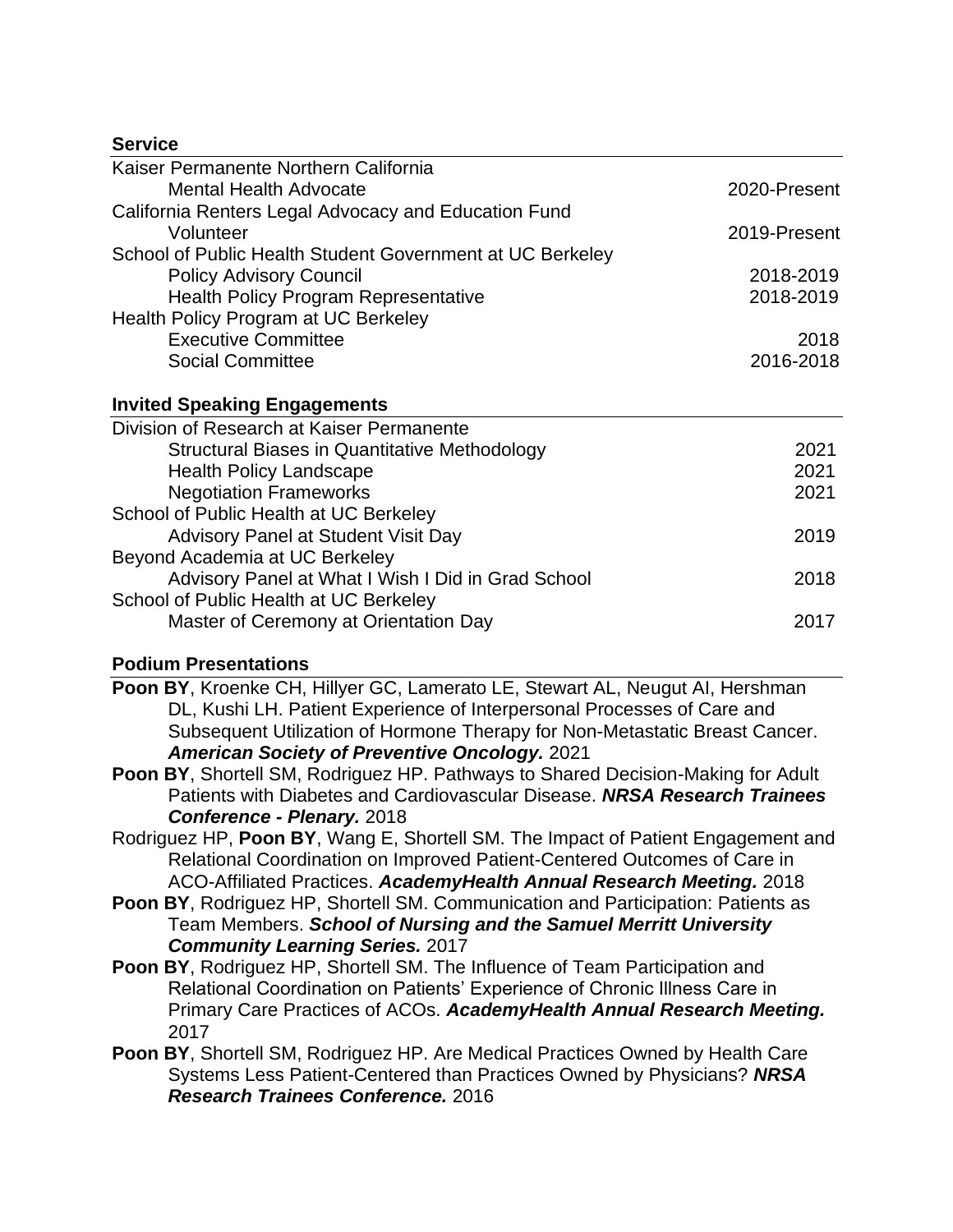#### **Poster Presentations**

- **Poon BY**, Kroenke CH, Stewart AL, Kushi LH. Cross-Lagged Pathways between Quality-of-Life and Patient Experience of Breast Cancer Care. *AcademyHealth Annual Research Meeting.* 2021
- **Poon BY**, Ma L, Adams A. Depressive Symptoms and Pain Interference with Quality-of-Life among Patients Initiated on Treatment for Diabetic Peripheral Neuropathy. *AcademyHealth Annual Research Meeting.* 2020
- **Poon BY**, Shortell SM, Rodriguez HP. Pathways to Shared Decision-Making for Adult Patients with Diabetes and Cardiovascular Disease*. AcademyHealth Annual Research Meeting.* 2018
- Rodriguez HP, **Poon BY**, Fulton B, Wang E, Bibi S. The Early Impact of CMS State Innovation Model Initiative on Alcohol Misuse and Tobacco Use Among Adults with Diabetes. *AcademyHealth Annual Research Meeting.* 2018
- Shortell SM, **Poon BY**, Ramsay PP, Rodriguez HP, Ivey SL, Huber T, et al. Patient Engagement Innovations and Patient-Reported Outcomes of Care for Chronic Disease Patients in Two Large ACOs. *AcademyHealth Annual Research Meeting.* 2016

### **Publications**

- 1. **Poon BY**, Shortell SM, Rodriguez HP. Patient Activation as a Pathway to Shared Decision-Making for Adults with Diabetes or Cardiovascular Disease. *Journal of General Internal Medicine.* 2020.
- 2. Rodriguez HP, **Poon BY**, Wang E, Shortell SM. Linking Practice Adoption of Patient Engagement Strategies and Relational Coordination to Patient‐Reported Outcomes in Accountable Care Organizations. *The Milbank Quarterly.* 2019.
- 3. Thong AE, **Poon BY**, Lee JK, Vertosick E, Sjoberg DD, Vickers AJ, et al., editors. Concordance between patient-reported and physician-reported sexual function after radical prostatectomy. *Urologic Oncology: Seminars and Original Investigations*; 2018: Elsevier.
- 4. Sjoberg DD, Vickers AJ, Assel M, Dahlin A, **Poon BY**, Ulmert D, et al. Twentyyear risk of prostate cancer death by midlife prostate-specific antigen and a panel of four kallikrein markers in a large population-based cohort of healthy men. *European Urology.* 2018;73(6):941-8.
- 5. **Poon BY**, Shortell S, Rodriguez HP. Physician Practice Transitions to System Ownership Do Not Result in Diminished Practice Responsiveness to Patients. *Health Services Research.* 2018;53(4):2268-84.
- 6. Ghanaat M, Winer AG, Sjoberg DD, **Poon BY**, Kashan M, Tin AL, et al. Comparison of Postradical Cystectomy Ileus Rates Using GIA-80 Versus GIA-60 Intestinal Stapler Device. *Urology.* 2018;122:121-6.
- 7. Sjoberg D, Vickers A, Assel M, Dahlin A, Carlsson S, **Poon B**, et al. Risk of prostate-cancer death at 20 years stratified by midlife PSA and a panel of four kallikrein markers from a representative cohort of 11,506 healthy unscreened men aged 45-74. *European Urology Supplements.* 2017;16(3):e418-e9.
- 8. Shortell SM, **Poon BY**, Ramsay PP, Rodriguez HP, Ivey SL, Huber T, et al. A multilevel analysis of patient engagement and patient-reported outcomes in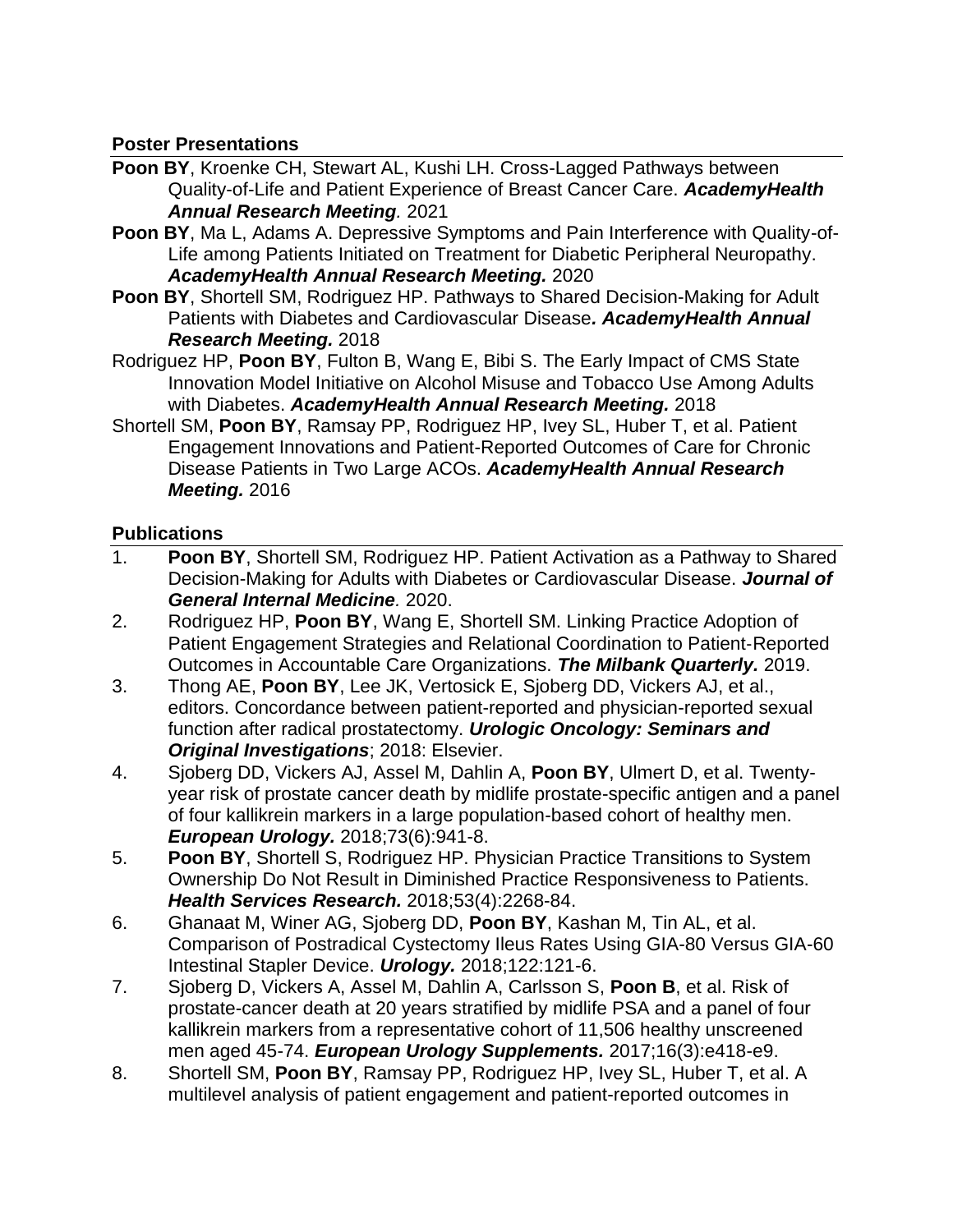primary care practices of accountable care organizations. *Journal of General Internal Medicine.* 2017;32(6):640-7.

- 9. Zelefsky MJ, **Poon BY**, Eastham J, Vickers A, Pei X, Scardino PT. Longitudinal assessment of quality of life after surgery, conformal brachytherapy, and intensity-modulated radiation therapy for prostate cancer. *Radiotherapy and Oncology.* 2016;118(1):85-91.
- 10. Spaliviero M, **Poon BY**, Karlo CA, Guglielmetti GB, Di Paolo PL, Corradi RB, et al. An arterial based complexity (ABC) scoring system to assess the morbidity profile of partial nephrectomy. *European Urology.* 2016;69(1):72-9.
- 11. Satasivam P, **Poon BY**, Ehdaie B, Vickers AJ, Eastham JA. Can Confirmatory Biopsy be Omitted in Prostate Cancer Active Surveillance Patients with Favorable Diagnostic Features? *The Journal of Urology.* 2016;195(1):74.
- 12. Satasivam P, **Poon BY**, Ehdaie B, Vickers AJ, Eastham JA. Can confirmatory biopsy be omitted in patients with prostate cancer favorable diagnostic features on active surveillance? *The Journal of Urology.* 2016;195(1):74-9.
- 13. Ehdaie B, **Poon BY**, Sjoberg DD, Recabal P, Laudone V, Touijer K, et al. Variation in serum prostate‐specific antigen levels in men with prostate cancer managed with active surveillance. *BJU International.* 2016;118(4):535-40.
- 14. Spaliviero M, **Poon BY**, Aras O, Di Paolo PL, Guglielmetti GB, Coleman CZ, et al. Interobserver variability of RENAL, PADUA, and centrality index nephrometry score systems. *World Journal of Urology.* 2015;33(6):853-8.
- 15. Gondo T, **Poon BY**, Matsumoto K, Bernstein M, Sjoberg DD, Eastham JA. Clinical role of pathological downgrading after radical prostatectomy in patients with biopsy confirmed G leason score 3+ 4 prostate cancer. *BJU International.* 2015;115(1):81-6.
- 16. Gerdtsson A, **Poon JB**, Thorek DL, Mucci LA, Evans MJ, Scardino P, et al. Anthropometric measures at multiple times throughout life and prostate cancer diagnosis, metastasis, and death. *European Urology.* 2015;68(6):1076-82.
- 17. Vertosick EA, **Poon BY**, Vickers AJ. Relative value of race, family history and prostate specific antigen as indications for early initiation of prostate cancer screening. *The Journal of Urology.* 2014;192(3):724-9.
- 18. Spaliviero M, Dalbagni G, Bochner BH, **Poon BY**, Huang H, Al-Ahmadie HA, et al. Clinical outcome of patients with T1 micropapillary urothelial carcinoma of the bladder. *The Journal of Urology.* 2014;192(3):702-7.
- 19. Hong SK, **Poon BY**, Sjoberg DD, Scardino PT, Eastham JA. Prostate size and adverse pathologic features in men undergoing radical prostatectomy. *Urology.* 2014;84(1):153-7.

## **Education Details**

Select Graduate Division Coursework at UC Berkeley 2015-2019 Multivariate Statistics Survey Methods Discrete Choice Analysis Benefit-Cost Analysis Hierarchical and Longitudinal Modeling Causal Inference